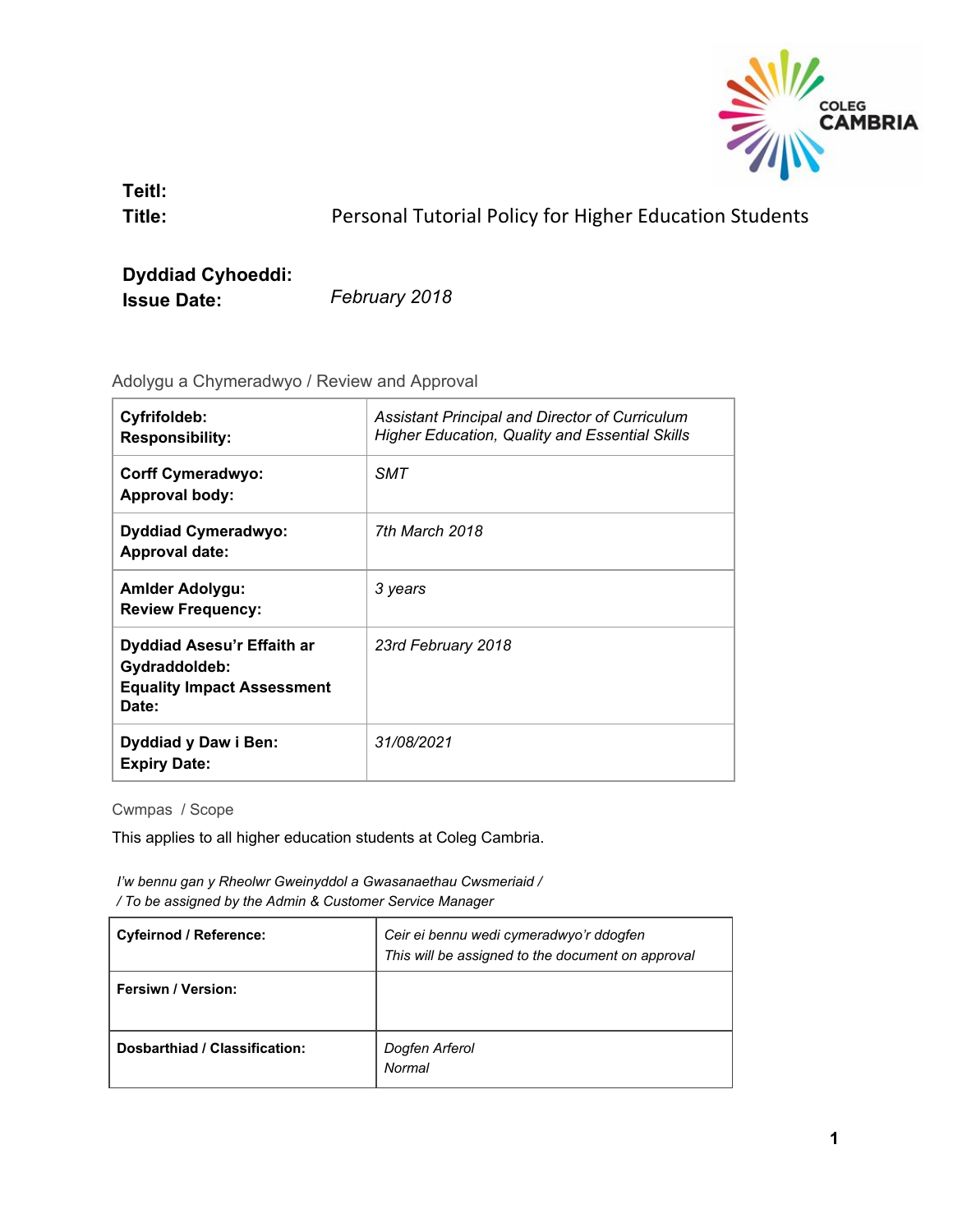

# **Personal Tutorial Policy for Higher Education Students**

*February 2018*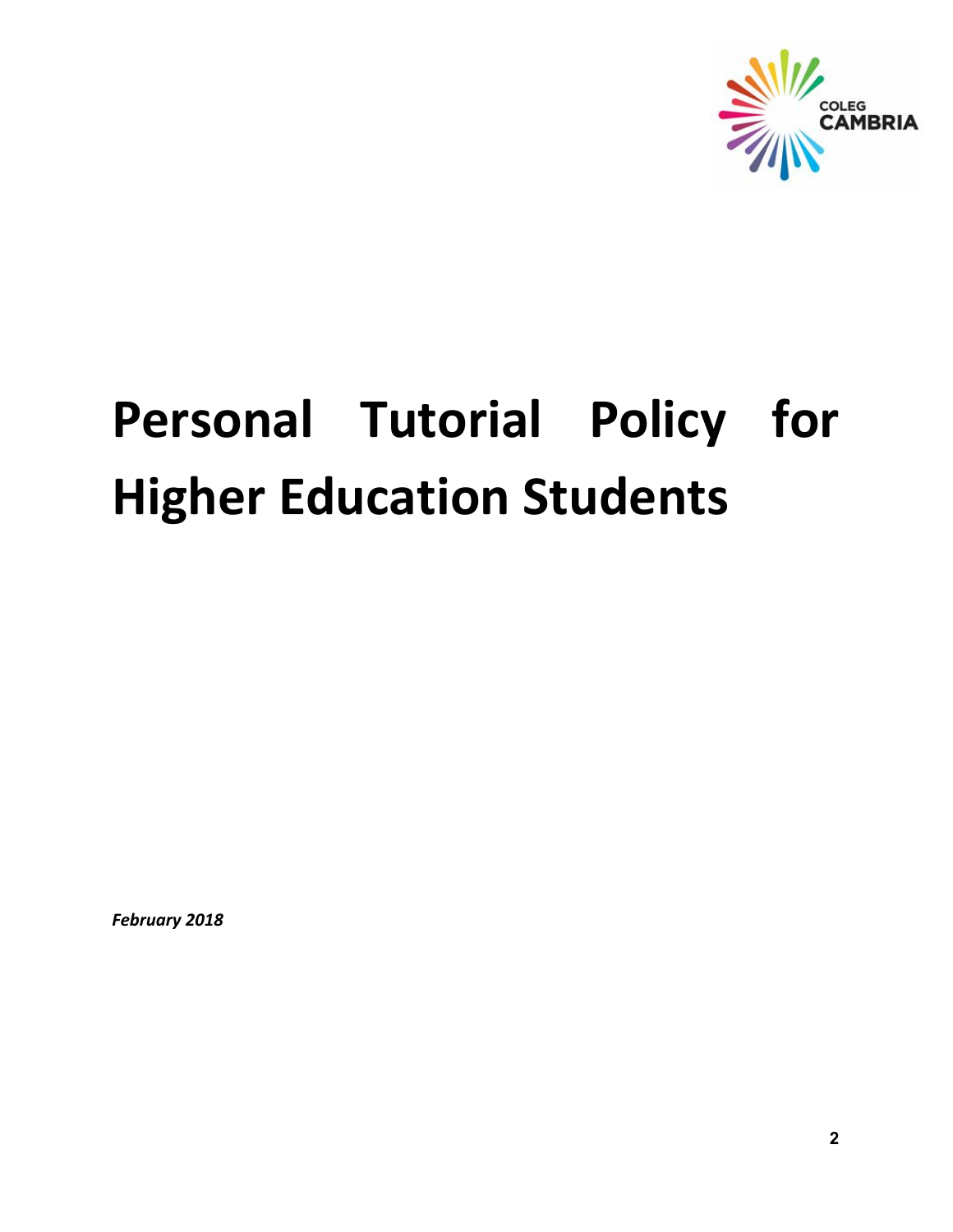

#### **Personal Tutorial Policy**

Coleg Cambria is committed to providing an excellent learning experience for its students. This includes high standards of academic and pastoral support.

All higher education students are entitled to effective and appropriate academic and pastoral support to ensure they achieve the best possible outcomes. The Coleg Cambria Personal Tutorial system for higher education provides support and guidance for students in three key areas:

- academic and vocational achievement
- personal and social development and well being
- preparation for future employment and further progression in their higher education studies

This support is most likely to be carried out by a personal tutor that is assigned to each higher education student and in the allocated weekly personal tutorial slot. This will usually be through a combination of group and individual tutorials, however all students will have at least one individual session per semester. For full time students this will always be the case. For part time students this support may be offered via a personal tutor, a subject tutor or by the programme leader. This may not always be in an allocated weekly slot but will be at times to suit the programme structure and student's work and other commitments. Either way it will be made clear to the student and their employer, where relevant, how their tutorial support will be provided.

#### **Personal Tutor Role**

Personal tutors will provide an important support role throughout a student's time at College, particularly during their first weeks, but also throughout their higher education programme and in any challenging times students may experience. Personal tutors will regard any matter relating to a student in the group as her/his concern.

## A Personal Tutor will:

- 1. Plan and schedule a structured programme of tutorial sessions to include group and one to one sessions.
- 2. Regularly review progress in all subjects and provide general feedback on overall academic performance.
- 3. Offer support to students to action plan for improvement where appropriate.